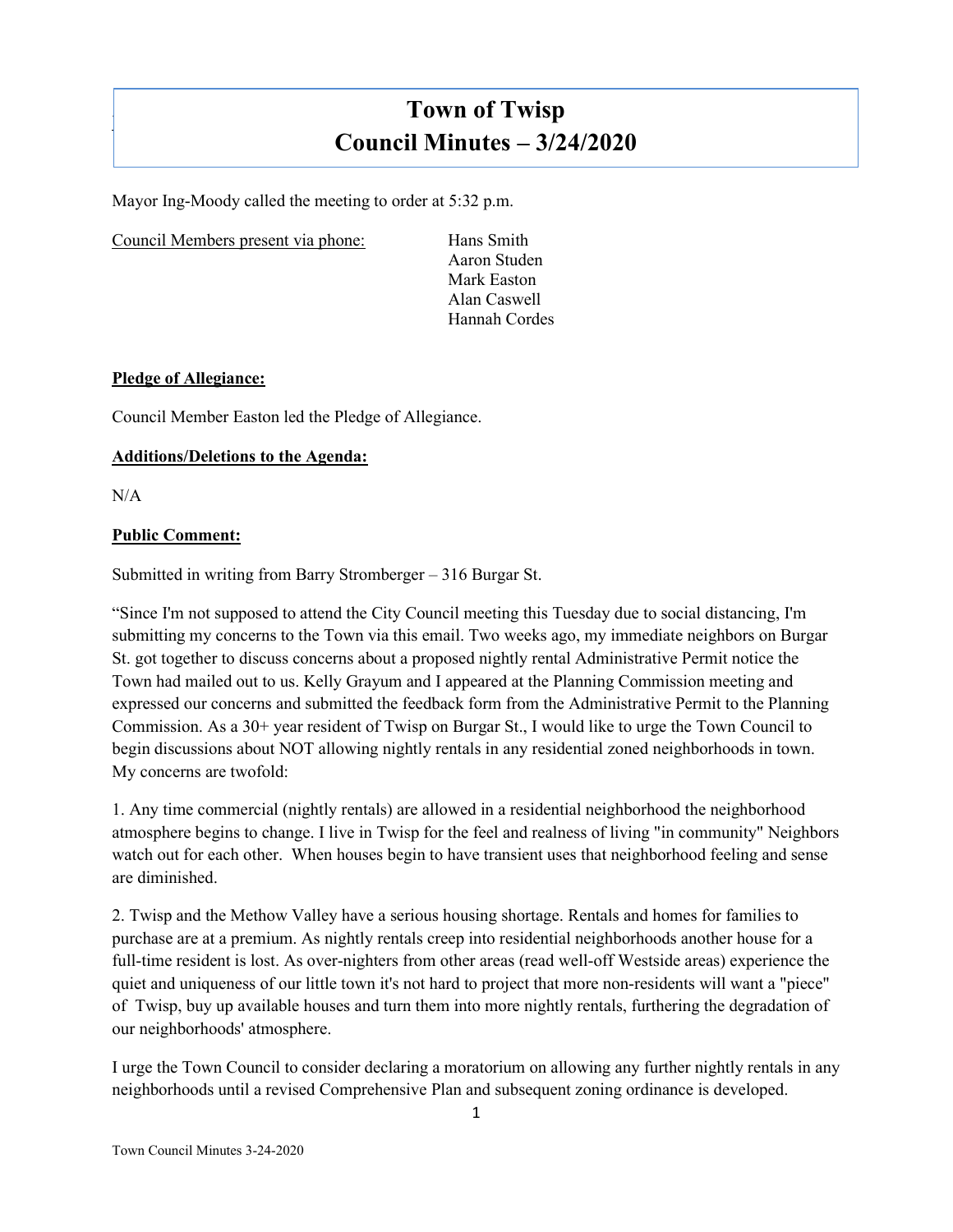In closing I want to emphasize that this is a delicate issue for my immediate neighbors on Burgar St. as we love Brian Deplace and Hannah McIntosh (folks who are proposing a nightly rental) and don't want to jeopardize our good friendship over this nightly rental issue. We do feel this is an urgent issue that probably will only grow as Twisp becomes the "cool" town to live in. Thank you for your attention to my concerns."

# **Mayor's Report**

Mayor Ing-Moody stated that on March 18 she signed an Emergency Proclamation for the Town of Twisp. She said that Okanogan County also declared an emergency and it will put in motion the ability to possibly be eligible for FEMA aid.

She has been attending many meetings remotely with State, Local, and County Officials as well as meeting with the Methow Valley Long Term Recovery Group as a local government liaison during the Covid-19 emergency. She also wrote an article for the Methow Valley News regarding our community's obligations during this time of emergency. The article should be in Wednesday's newspaper. She stated that the Finance Committee met recently to discuss finances and amid concerns and the expectation that our Town's revenues will be impacted by the COVID-19 emergency. She has directed the establishment and implementation of new staff protocols to ensure that various functions and essential services continue to operate while protecting staff health and safety.

## **Staff Reports**

N/A

#### **Commission/Committee/Board Reports**

Council Member Easton said he attended the TERC meeting and they discussed the Canyon Street Bus Stop and worked on prioritizing future projects. He attended the Earth Day meeting and it has been announced that the event has been cancelled due to the health emergency with a possibility that it will be rescheduled for later in the year.

He attended the Chamber of Commerce meeting where they discussed possibly moving the Visitor Information Center out of the Community Center. The Chamber's website has been updated to provide information on what is open in town during this emergency.

He reported that he met with the Chamber of Commerce's President and Vice President along with Mayor Ing-Moody to speak about a potential plan for receiving less funds next year from the Town as a result of an anticipated loss in 2% revenue due to the Covid-19 emergency. He also stated that the Climate Task Force met remotely.

Council Member Smith reported that the Finance Committee met to discuss the close-out of 2019 budget and work on the 2020 budget amendments. They also discussed upcoming grant reporting and where things were financially with grants. He said that the committee realizes the need to examine the budget in light of Covid-19 and will continue to analyze it as the future unfolds. Mayor Ing-Moody stated that she did place a spending freeze on all departments and the Clerk Treasurer is doing some forecasting for 2020 to help better understand how finances, particularly revenues, will be affected.

Council Member Smith also attended the Planning Commission meeting and they had received similar public comment from Barry Stromberger about nightly rentals. He said that the advice of the Planning Commission was for Stromberger to ask Council to consider a moratorium on nightly rentals since the Planning Commission might not get to that part of their workplan until much later or even next year.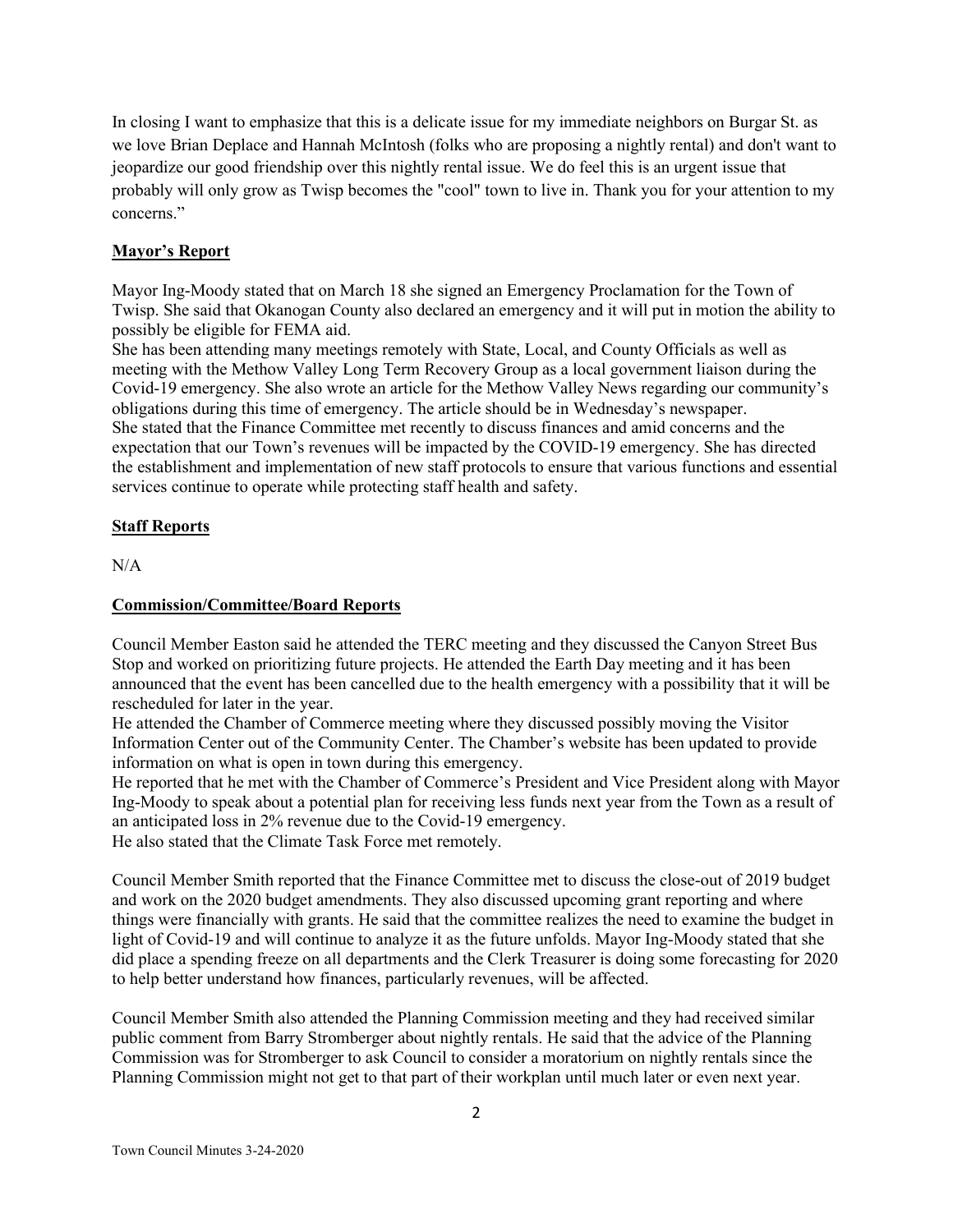Council Member Cordes attended the recent Friends of the Pool meeting where they spoke about policies, goals and budget. They updated their mission statement and said they would like to work more closely with the Town this year.

She also attended the Parks and Recreation Commission meeting where they continued to discuss and prioritize the new Parks and Trail plan. They also discussed Earth Day and the various ways they could get public comment on their plan at the event.

Council Member Studen attended the TranGo emergency meeting where they discussed important emergency plans. Currently the busses are running for free. TranGo also announced that they are running out of cleaning supplies which causes a lack of ability to maintain a safe environment for drivers and riders. They are worried that they would have to decrease routes or not be able to run the busses. Mayor Ing-Moody suggested they contact Okanogan County Emergency Management to see if they are able to help with acquiring supplies.

#### **OLD/NEW BUSINESS**

#### **Discussion/Action: American Legion Proclamation:**

Mayor Ing-Moody stated that this Proclamation was discussed at a previous Council Meeting and they were hoping that Keith Morden would be able to attend. In light of current events, he is unable to attend this meeting and asked that it be brought up for consideration once again.

Council Member Smith moved to approve the American Legion Proclamation as presented. The motion was seconded by Council Member Cordes and passed unanimously.

#### **Discussion/Action: Resolution #20-654 Personnel Policy Emergency Management (revised):**

Mayor Ing-Moody stated this document is an updated version to the Resolution that was passed at the last meeting. This version has been reviewed by our legal counsel and has a few minor adjustments.

Council Member Smith moved to approve Resolution # 20-654 Personnel Policy. The motion was seconded by Council Member Cordes and passed unanimously.

#### **Discussion/Action: Sports Complex Project Funding – RCO and MVSD:**

Director Denham stated that they met with the Methow Valley School District (MVSD) about partnering to help fund the Sports Complex. They asked that we change the baseball field to be a full size field with 90' bases instead of 60' bases. Denham asked the engineer to redesign the field to be 90' bases and included bid alts. After speaking with RCO about the possibility of additional grant funding they said that we could increase the amount of the grant to \$170,000. Denham thinks it's the best move financially to ask for the higher grant amount and be able to have MVSD help with funding so that the bigger baseball field is built.

Council Member Smith moved to approve the RCO grant request for additional funding and continue the conversation with MVSD. The motion was seconded by Council Member Cordes and passed unanimously.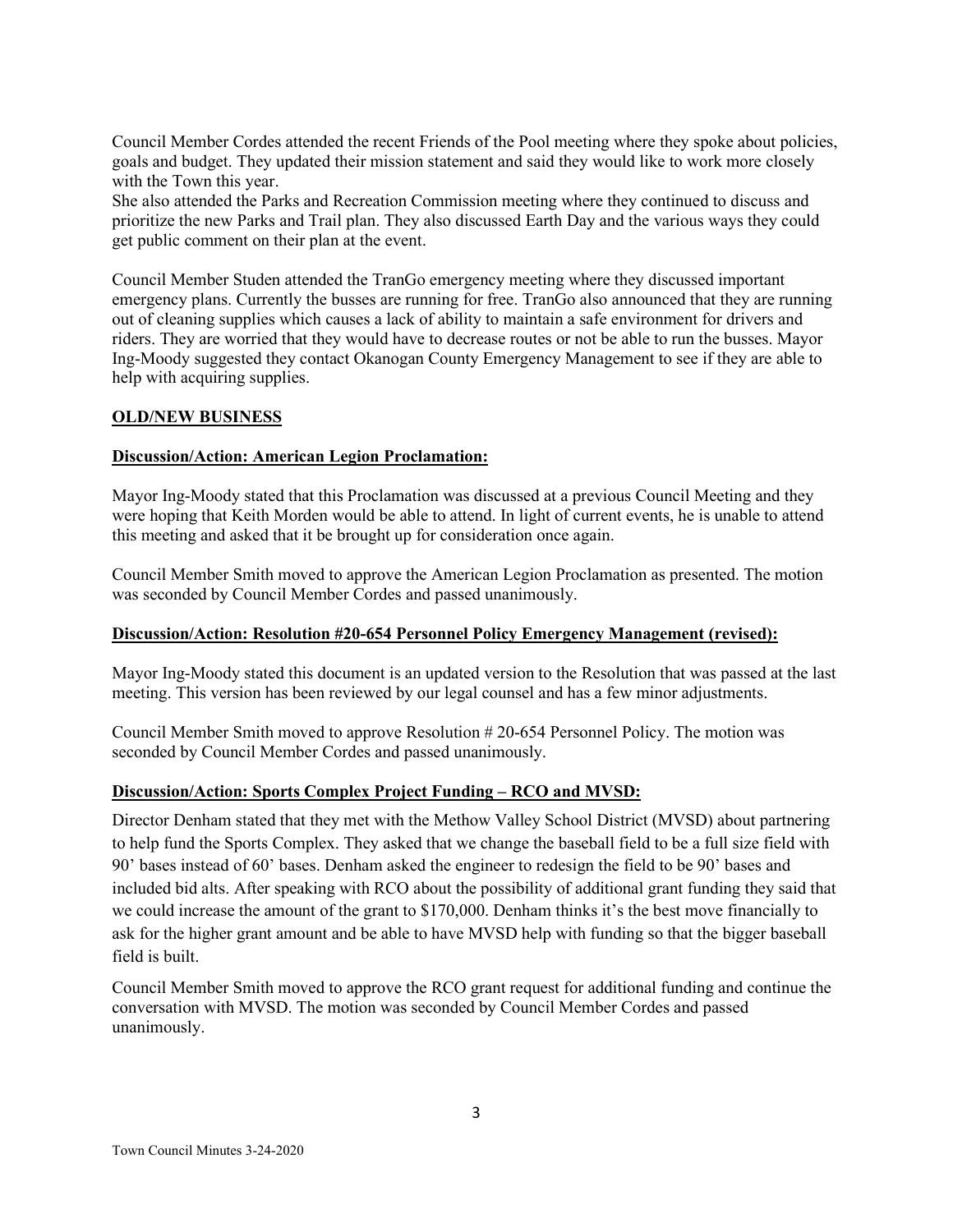# **Discussion/Action: WA Department of Commerce Contract – Civic Building/EOC:**

Clerk/Treasurer Kilmer stated that these contracts are the final two state appropriation contracts that will finalize the funding of the Civic Building/Emergency Operations Center. With the approval of these contracts the project will be fully funded, and the Town will have access to the funds.

Council Member Smith moved to approve the WA States Department of Commerce contracts for signature. The motion was seconded by Council Member Caswell and passed unanimously.

## **Discussion/Action: WSDOT Aviation Runway Pavement Maintenance Grant:**

Director Denham stated that this grant application is for a planning grant to pave the runway at the Airport. Council Member Smith stated that he fully grasps the need for this at the airport. He would like to wait and see how the lease conversion is going to go with the new lease that has been adopted. Clerk/Treasurer Kilmer stated that only signed leases have been turned in. There was a lot of Council discussion about the possibility of waiting to see if the airport will come up with the grant match of \$703.50 prior to the Town applying. It was stated that the application deadline is next week and that if the Town was going to apply then it would need to be approved tonight.

Council Member Smith moved to approve WSDOT Aviation Runway Pavement Maintenance Grant. The motion was seconded by Council Member Cordes and passed with Council Member Easton opposed.

# **Discussion/Action: Resolution #20-655 – Airport Grant Match:**

This discussion has been tabled for future conversation.

#### **Discussion/Action: COVID-19 Temporary Utility Late Fee Waiver:**

Mayor Ing-Moody stated that she has been contacted by local social services to inquire about the possibility of waiving utility late fees. She stated that the Governor has asked all Public Utilities to waive late fees for citizens as they may be stressed at this time due to COVID-19. She stated that the Town has authority to waive late fees and discontinue shut offs during this time. She is asking the Clerks' Staff to proceed with creating a document that would outline the process. This will be discussed at the next Council Meeting.

#### **Consent Agenda:**

- Accounts Payable/Payroll
- Minutes  $-2/11/2020$ ,  $2/25/2020$

Vouchers audited and certified by the auditing officer as required by RCW 42.24.080, and those expense reimbursement claims certified as required by RCW 42.24.090, have been recorded on a listing, which